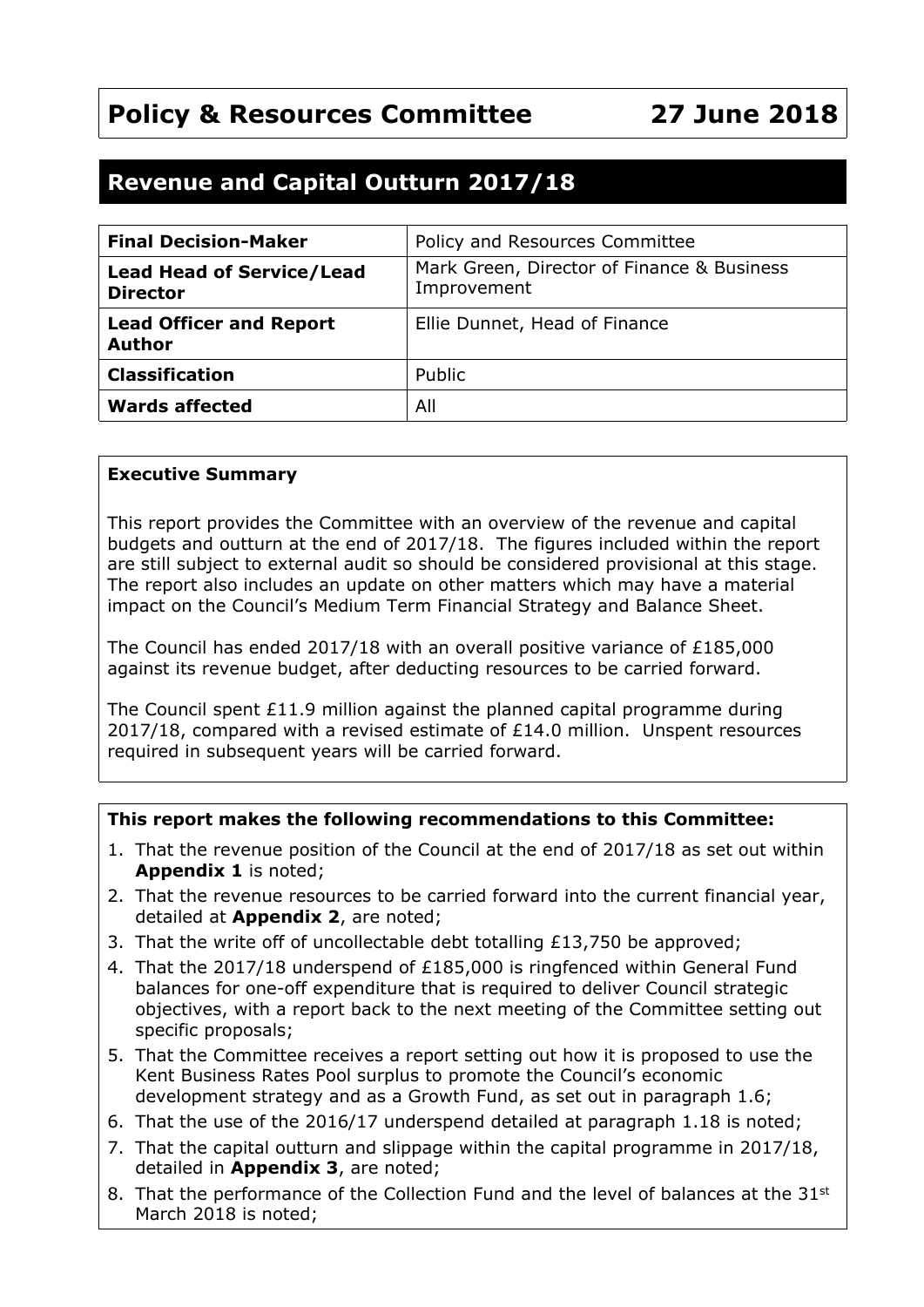- 9. That the write-off of unpaid business rates as set out in **Appendix 4** is approved; and
- 10.That the performance in relation to the Treasury Management Strategy for the final quarter of 2017/18 is noted.

| <b>Timetable</b>                                              |              |
|---------------------------------------------------------------|--------------|
| <b>Meeting</b>                                                | <b>Date</b>  |
| Heritage, Culture & Leisure Committee                         | 5 June 2018  |
| Strategic Planning, Sustainability & Transportation Committee | 12 June 2018 |
| Communities, Housing & Environment Committee                  | 19 June 2018 |
| <b>Policy &amp; Resources Committee</b>                       | 27 June 2018 |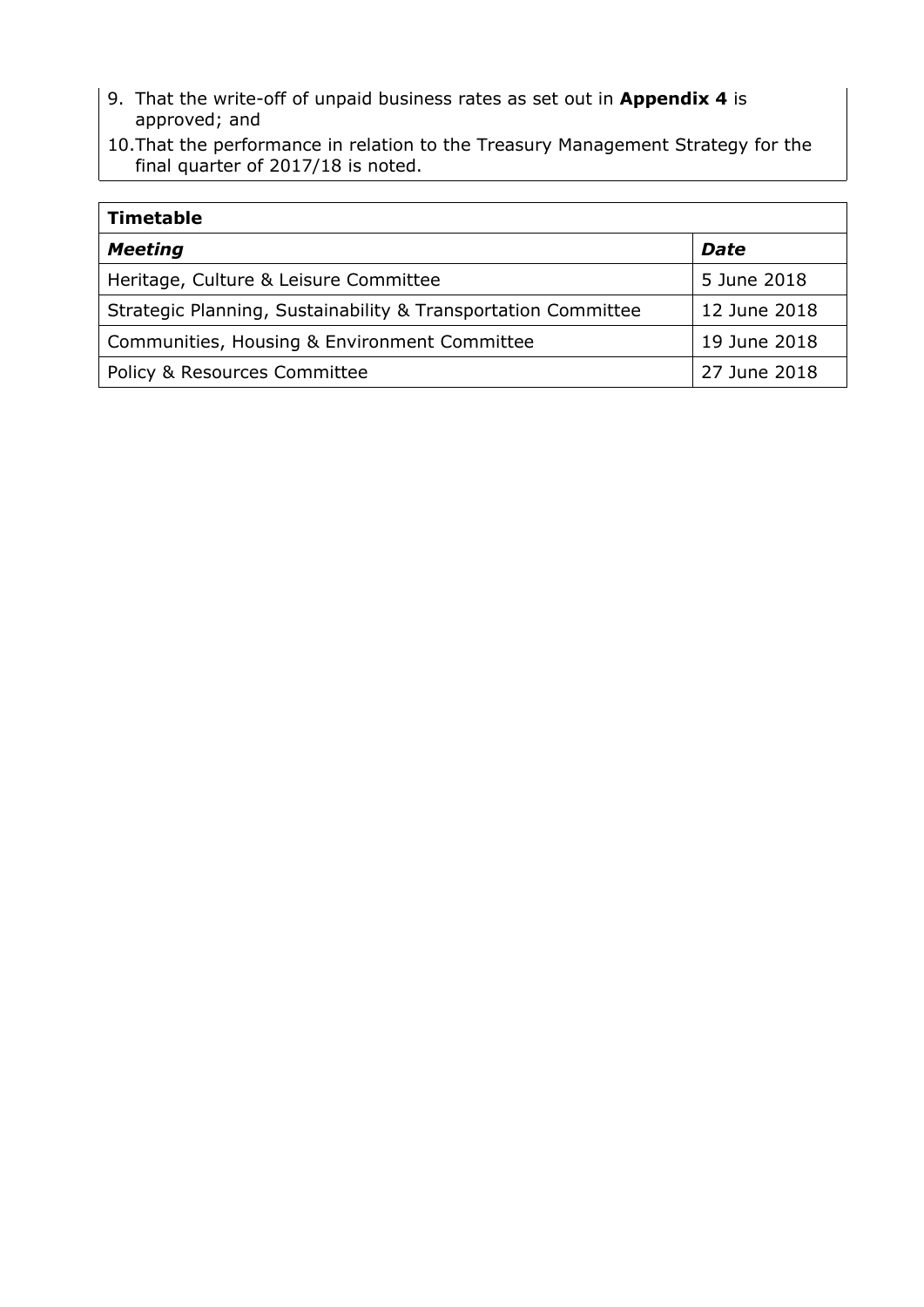# **1. INTRODUCTION AND BACKGROUND**

- 1.1 The Medium Term Financial Strategy for 2017/18 onwards was agreed by full Council on 1 March 2017. This report advises and updates the Committee on how each service has performed in regards to revenue and capital expenditure against the approved budgets within its remit.
- 1.2 The Director of Finance & Business Improvement is the Responsible Financial Officer, and has overall responsibility for budgetary control and financial management. However in practice, day to day budgetary control is delegated to service managers, with assistance and advice from their director and the finance section.

#### **Revenue Budget**

- 1.3 Attached at **Appendix 1** is a table detailing the budget and expenditure position in relation to 2017/18. The appendix details the net budget for all service committees including this one. Actual expenditure is shown to the end of March 2018 and includes accruals for goods and services received but not yet paid for.
- 1.4 The columns of the table in the Appendix show the following detail:
	- a) The service committee;
	- b) The value of the total budget for the year;
	- c) Amounts to be carried forward from 2017/18 to 2018/19, and amounts which are ring fenced to certain services under legislation;
	- d) Adjusted budget for the year (original budget less amounts carried forward);
	- e) Actual expenditure and income for the year; and
	- f) The variance between the total spend and the adjusted budget.
- 1.5 The figures are analysed in three ways and set out in three tables which show the following levels of detail:

Table 1: by Committee; Table 2: by Priority Table 3: by Expenditure Type.

- 1.6 **Appendix 1** shows that the Council ended the year with an overall underspend against its revenue budgets of £185,000. This is the position after adjustments made for resources to be carried forward or ring fenced to a particular service under legislation or policy.
- 1.7 The Council used £9.8 million of revenue resources to fund the capital programme during 2017/18. These resources derive from New Homes Bonus payments that have been set aside for capital expenditure. £4 million of this represents revenue resources received or set aside during the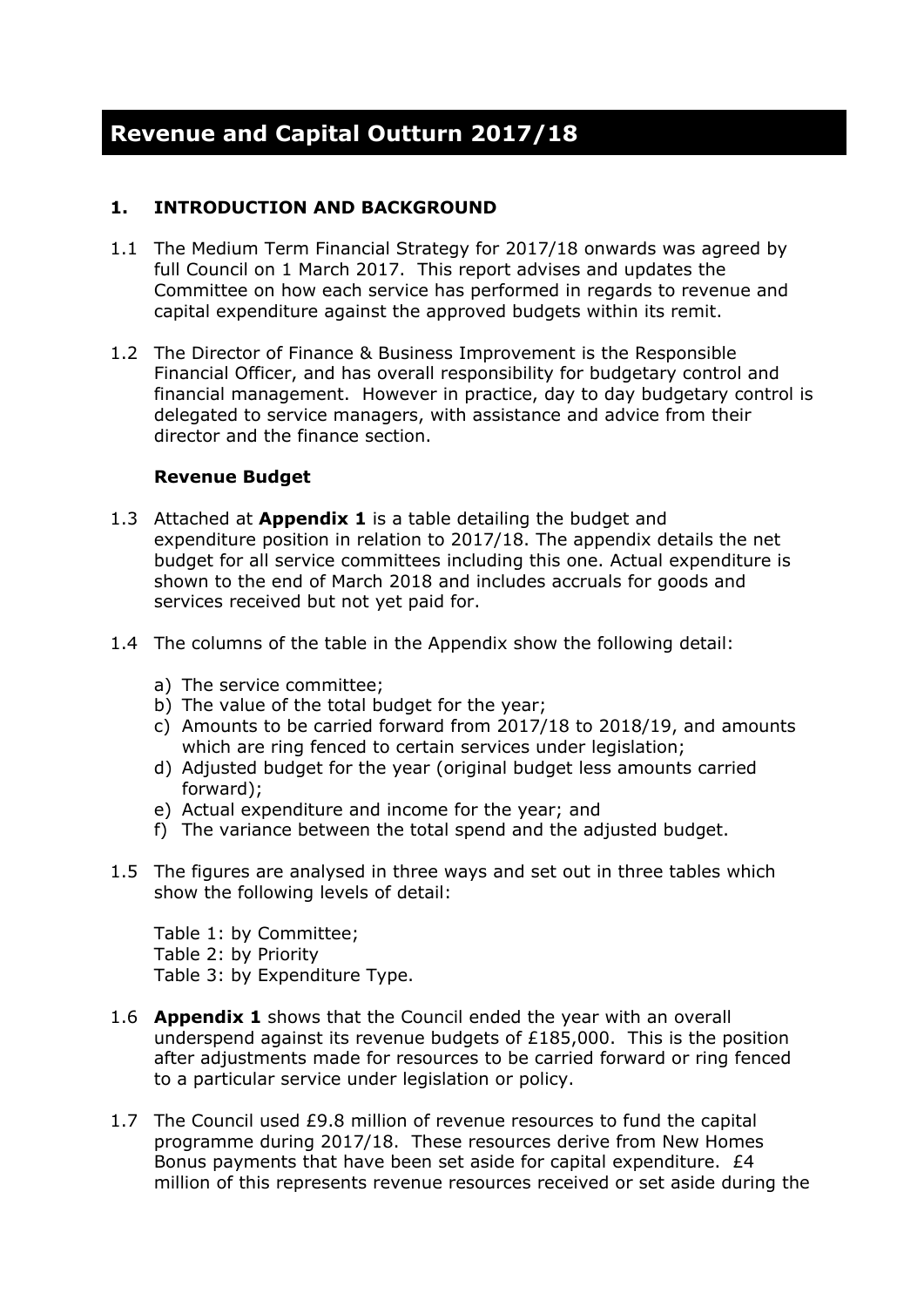year, with the remainder being funded from amounts previously set aside for this purpose.

- 1.8 £638,000 has been transferred to earmarked balances relating to growth retained through the Kent Business Rates Pool. This represents £319,000, being the Council's 30% share of the pool surplus, which the Committee has previously agreed will be used to progress the economic development strategy; and a further £319,000, being the 30% Business Rates Pool Growth Fund. This will be spent in consultation with Kent County Council and has previously been earmarked for the Maidstone East development. It is recommended that the Committee receives a further report setting out proposals for expenditure to support the economic development strategy, and reporting on Growth Fund proposals.
- 1.9 **Appendix 2** details the resources which have not been utilised during 2017/18, but which are required to fund expenditure in subsequent years and are therefore being carried forward into 2018/19. This includes grants and a small number of specific carry forwards which have been agreed by the Director of Finance and Business Improvement in line with the Council's Financial Procedure Rules.
- 1.10 Explanations for variances within individual cost centres which exceed £30,000 have been provided below in accordance with the Council's constitution. These have been considered by the relevant service committees throughout June. Where the variance relates to a shared service, only the Maidstone share of the variance is reported.

|                                                                                                                                                                                                                                                                                                                                                                                 | <b>Positive</b><br>Variance | <b>Adverse</b><br><b>Variance</b> |
|---------------------------------------------------------------------------------------------------------------------------------------------------------------------------------------------------------------------------------------------------------------------------------------------------------------------------------------------------------------------------------|-----------------------------|-----------------------------------|
|                                                                                                                                                                                                                                                                                                                                                                                 | £000                        | £000                              |
| <b>Heritage, Culture &amp; Leisure Committee</b>                                                                                                                                                                                                                                                                                                                                |                             |                                   |
| <b>Museum - This variance relates to staff</b><br>vacancies and associated recharges.                                                                                                                                                                                                                                                                                           | 43                          |                                   |
| <b>Leisure Centre - The budget includes</b><br>cost savings from installation of solar<br>panels that were over-estimated.<br>Monitoring of the installation is taking<br>place to identify any reasons for under-<br>performance. Utilities charges<br>amounting to £14,000 are also reflected<br>in this area, although this is currently<br>under query with the contractor. |                             | -53                               |
| Parks & Open Spaces - The variance<br>is a combination of staff vacancies, an<br>underspend on running costs and<br>additional income above the budget for<br>grounds maintenance. There was also<br>an underspend on the budget for trees,<br>as a consequence of vacancies during<br>the year.                                                                                | 59                          |                                   |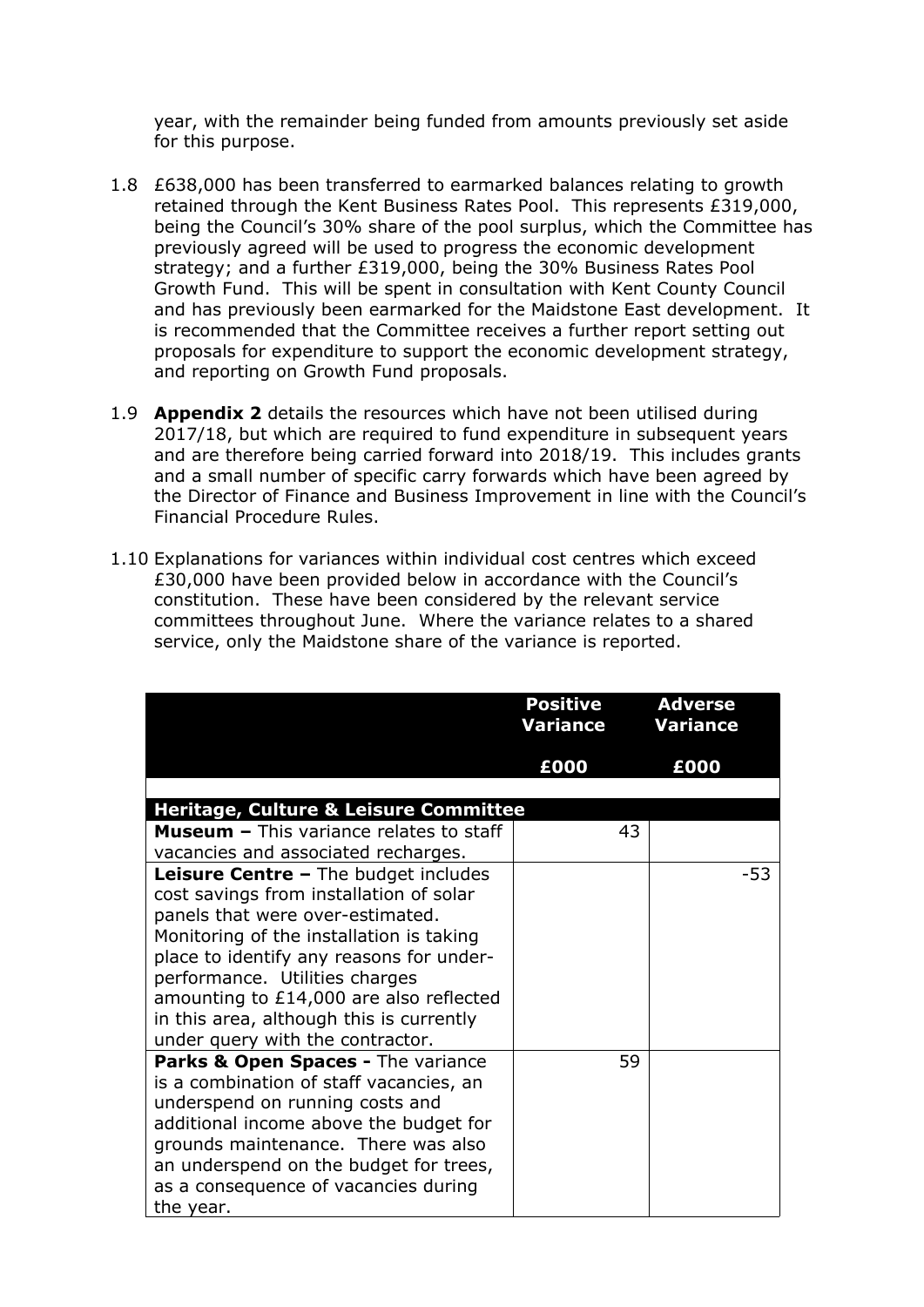|                                                                                | <b>Positive</b> | <b>Adverse</b>  |
|--------------------------------------------------------------------------------|-----------------|-----------------|
|                                                                                | Variance        | <b>Variance</b> |
|                                                                                | £000            | £000            |
| <b>Playground Maintenance &amp;</b>                                            | 74              |                 |
| <b>Improvements - This variance is a</b>                                       |                 |                 |
| consequence of reduced maintenance<br>costs following the recent programme of  |                 |                 |
| play area capital works.                                                       |                 |                 |
| Mote Park - The variance has arisen                                            |                 | $-55$           |
| from a combination of factors including                                        |                 |                 |
| higher than budgeted costs for water                                           |                 |                 |
| due to a leak which occurred during                                            |                 |                 |
| August, underachievement of income<br>and the need to undertake a tree survey  |                 |                 |
| during the year.                                                               |                 |                 |
| Mote Park Café - The variance arose                                            |                 | $-36$           |
| from the transfer of the contract to new                                       |                 |                 |
| management taking longer than                                                  |                 |                 |
| anticipated. These arrangements have                                           |                 |                 |
| now been finalised.                                                            |                 |                 |
| <b>Cemetery - The variance reflects</b><br>higher than budgeted income, and a  | 74              |                 |
| vacant post in this area. A business                                           |                 |                 |
| case is currently being developed for                                          |                 |                 |
| investment in the cemetery to improve                                          |                 |                 |
| facilities and generate further income                                         |                 |                 |
| growth.                                                                        |                 |                 |
| <b>Market - The adverse variance has</b>                                       |                 | -39             |
| arisen from unachieved income in this<br>area, with the most notable shortfall |                 |                 |
| arising from the Tuesday market. This                                          |                 |                 |
| is a continuation of the trend observed                                        |                 |                 |
| in previous years and nationally, which                                        |                 |                 |
| indicates this to be a declining sector.                                       |                 |                 |
| This has been incorporated into the                                            |                 |                 |
| budget for 2018/19 which reflects a                                            |                 |                 |
| reduced income target. Officers are<br>looking at alternative revenue          |                 |                 |
| generating opportunities. The other                                            |                 |                 |
| contributor to the increased adverse                                           |                 |                 |
| variance is the service charge for                                             |                 |                 |
| 2017/18 which has increased by 25%.                                            |                 |                 |
|                                                                                |                 |                 |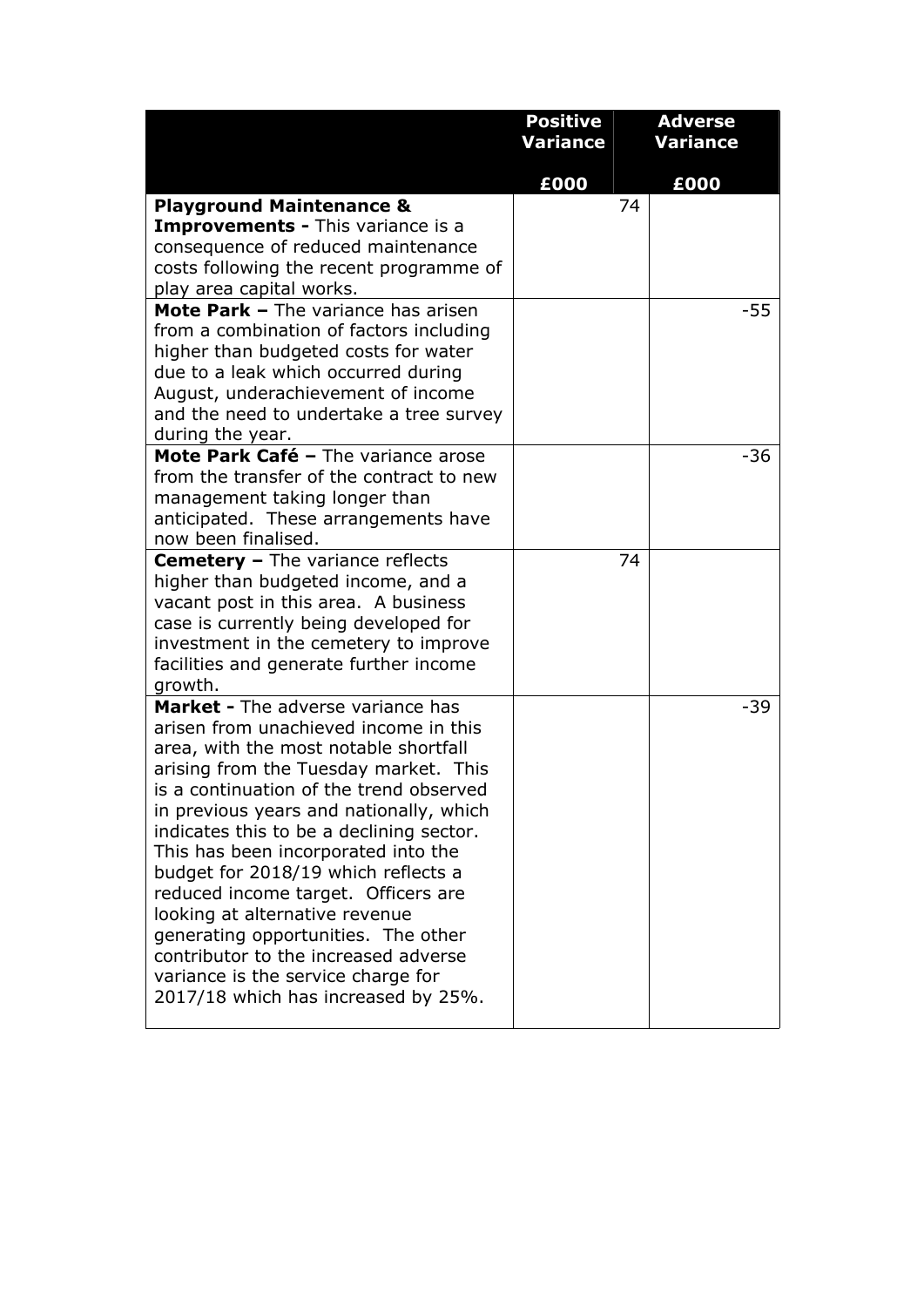|                                                                                    | <b>Positive</b><br>Variance | <b>Adverse</b><br><b>Variance</b> |
|------------------------------------------------------------------------------------|-----------------------------|-----------------------------------|
|                                                                                    | £000                        | £000                              |
|                                                                                    |                             |                                   |
| <b>Strategic Planning, Sustainability &amp; Transportation Committee</b>           |                             |                                   |
| Pay & Display Car Parks - Income                                                   |                             |                                   |
| from pay and display and season tickets                                            |                             |                                   |
| has continued to outperform against the                                            |                             |                                   |
| budget, in line with previous                                                      |                             |                                   |
| projections. The variances are                                                     |                             |                                   |
| particularly significant for Lockmeadow<br>and King Street car parks. It should be | 305                         |                                   |
| noted that the reported variance                                                   |                             |                                   |
| incorporates adverse variances for                                                 |                             |                                   |
| Sandling Road (Maidstone East) and                                                 |                             |                                   |
| Mote Park car parks. This has been                                                 |                             |                                   |
| offset against the overall underspend.                                             |                             |                                   |
| <b>Development Control Applications -</b>                                          |                             |                                   |
| Total planning fee income generated                                                |                             |                                   |
| was in line with the budget. This is in                                            |                             |                                   |
| spite of the fact that the budget                                                  |                             |                                   |
| assumed that an increase in fees,                                                  |                             |                                   |
| introduced by the government, would<br>take place in July 2017, and the            |                             |                                   |
| increase did not in fact take place until                                          |                             |                                   |
| January 2018.                                                                      | 107                         |                                   |
| There is a favourable variance because                                             |                             |                                   |
| the budget assumed that the planning                                               |                             |                                   |
| fee increase would be used to fund                                                 |                             |                                   |
| additional expenditure, whilst in the                                              |                             |                                   |
| event the expenditure budget relating to                                           |                             |                                   |
| the fee increase was only partially                                                |                             |                                   |
| utilised during the year.                                                          |                             |                                   |
| <b>Development Control Appeals - This</b><br>variance includes a provision of      |                             |                                   |
| £296,300 for anticipated costs in                                                  |                             |                                   |
| relation to a number of ongoing appeal                                             |                             | $-100$                            |
| cases, which has meant that the budget                                             |                             |                                   |
| has been exceeded.                                                                 |                             |                                   |
| <b>Development Management</b>                                                      |                             |                                   |
| <b>Enforcement - Agency costs required</b>                                         |                             | $-35$                             |
| to cover staff absence have given rise to                                          |                             |                                   |
| the overspend in this area.                                                        |                             |                                   |
| Spatial Policy Planning- The variance<br>relates to staff costs due to vacant      |                             |                                   |
| posts. This budget is required and it is                                           | 63                          |                                   |
| anticipated that it will be utilised during                                        |                             |                                   |
| 2018/19.                                                                           |                             |                                   |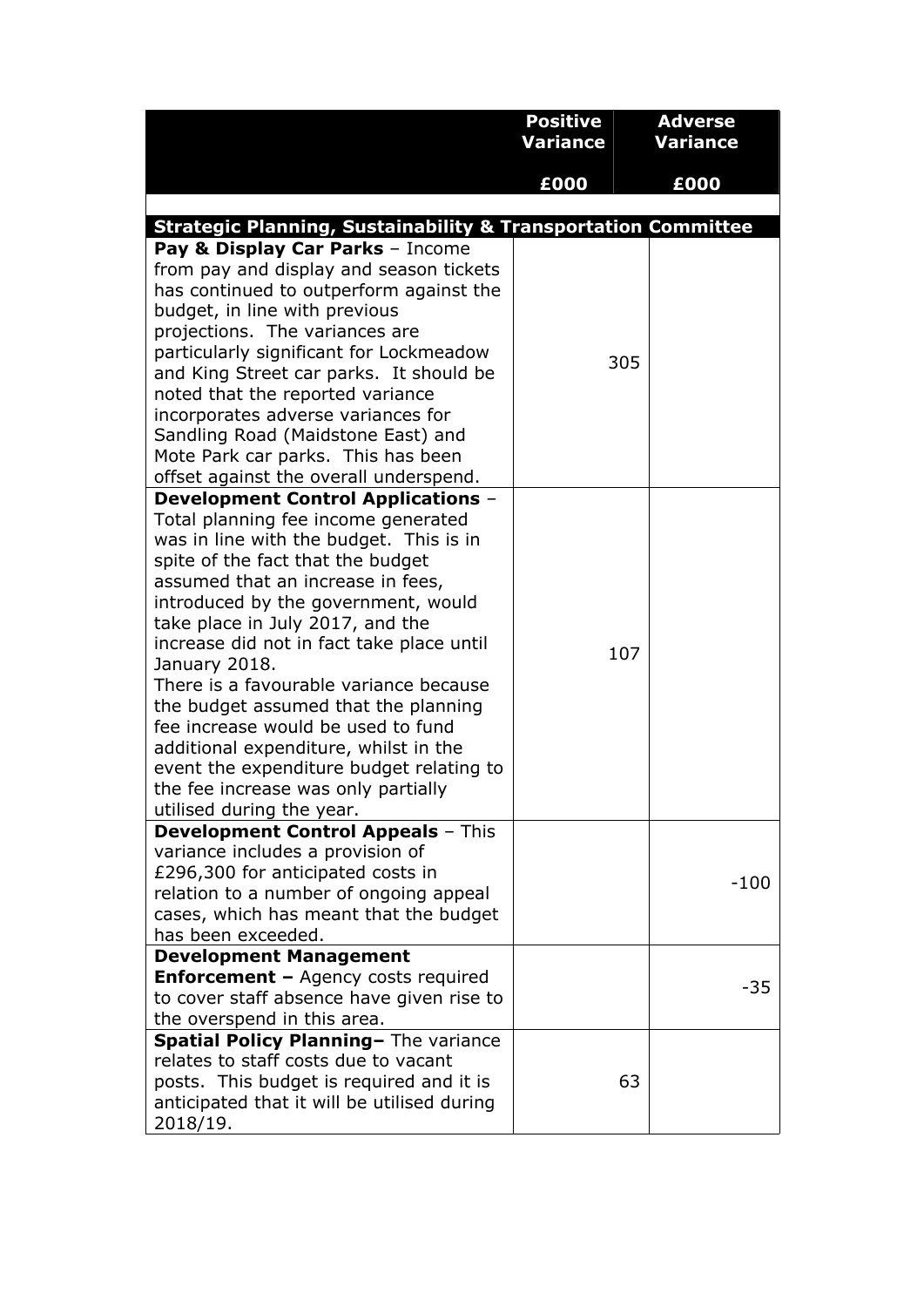|                                                                                                                                                                                                                                                                                                                                                                                                                                                                                                                                                           | <b>Positive</b> | <b>Adverse</b>  |
|-----------------------------------------------------------------------------------------------------------------------------------------------------------------------------------------------------------------------------------------------------------------------------------------------------------------------------------------------------------------------------------------------------------------------------------------------------------------------------------------------------------------------------------------------------------|-----------------|-----------------|
|                                                                                                                                                                                                                                                                                                                                                                                                                                                                                                                                                           | Variance        | <b>Variance</b> |
|                                                                                                                                                                                                                                                                                                                                                                                                                                                                                                                                                           | £000            | £000            |
| <b>Building Regulations - Income</b><br>continues to be above budget in this<br>area, and the underspend is expected to<br>continue through to the end of the year.<br>It should be noted that this service is<br>required to break even on a rolling three<br>year basis.                                                                                                                                                                                                                                                                                | 40              |                 |
| <b>Communities, Housing &amp; Environment Committee</b>                                                                                                                                                                                                                                                                                                                                                                                                                                                                                                   |                 |                 |
| <b>CCTV</b> – the overspend has arisen from<br>a combination of factors including an<br>income budget of £21,000 that was not<br>met, a savings target of £73,300 that<br>wasn't met in the year and<br>approximately £29,000 unexpected<br>expenditure relating to CCTV.                                                                                                                                                                                                                                                                                 |                 | -117            |
| <b>Public Conveniences</b> - The overspend<br>has arisen from the transition between<br>direct and contracted out services. The<br>contract is fully funded for 18/19.                                                                                                                                                                                                                                                                                                                                                                                    |                 | $-35$           |
| <b>Street Cleansing - This overspend</b>                                                                                                                                                                                                                                                                                                                                                                                                                                                                                                                  |                 |                 |
| relates to overtime and additional<br>contractor costs due to staff sickness<br>and there has been additional spend on<br>fly-tipping and materials.                                                                                                                                                                                                                                                                                                                                                                                                      |                 | -64             |
| <b>Commercial Waste - The favourable</b><br>variance is due to income exceeding the<br>budget, particularly internal trade waste<br>collection.                                                                                                                                                                                                                                                                                                                                                                                                           | 35              |                 |
| <b>Recycling Collection</b> - The favourable<br>variance is due to a mixture of income<br>exceeding the budget and an<br>underspend on running cost budgets.                                                                                                                                                                                                                                                                                                                                                                                              | 46              |                 |
| <b>Homelessness</b> - There is an overall<br>underspend on homelessness, following<br>an increase of £235,000 in the budget in<br>2017/18. The underspend comprises a<br>£22,000 underspend on deposit bond<br>schemes, £123,000 underspend on the<br>Homefinder scheme, £28,000<br>underspend on professional services and<br>a £15,000 underspend on marketing.<br>This is offset by a £28,000 overspend on<br>overnight accommodation, a £57,000<br>shortfall on income, and £43,000<br>provision and write-offs in relation to<br>irrecoverable rent. | 63              |                 |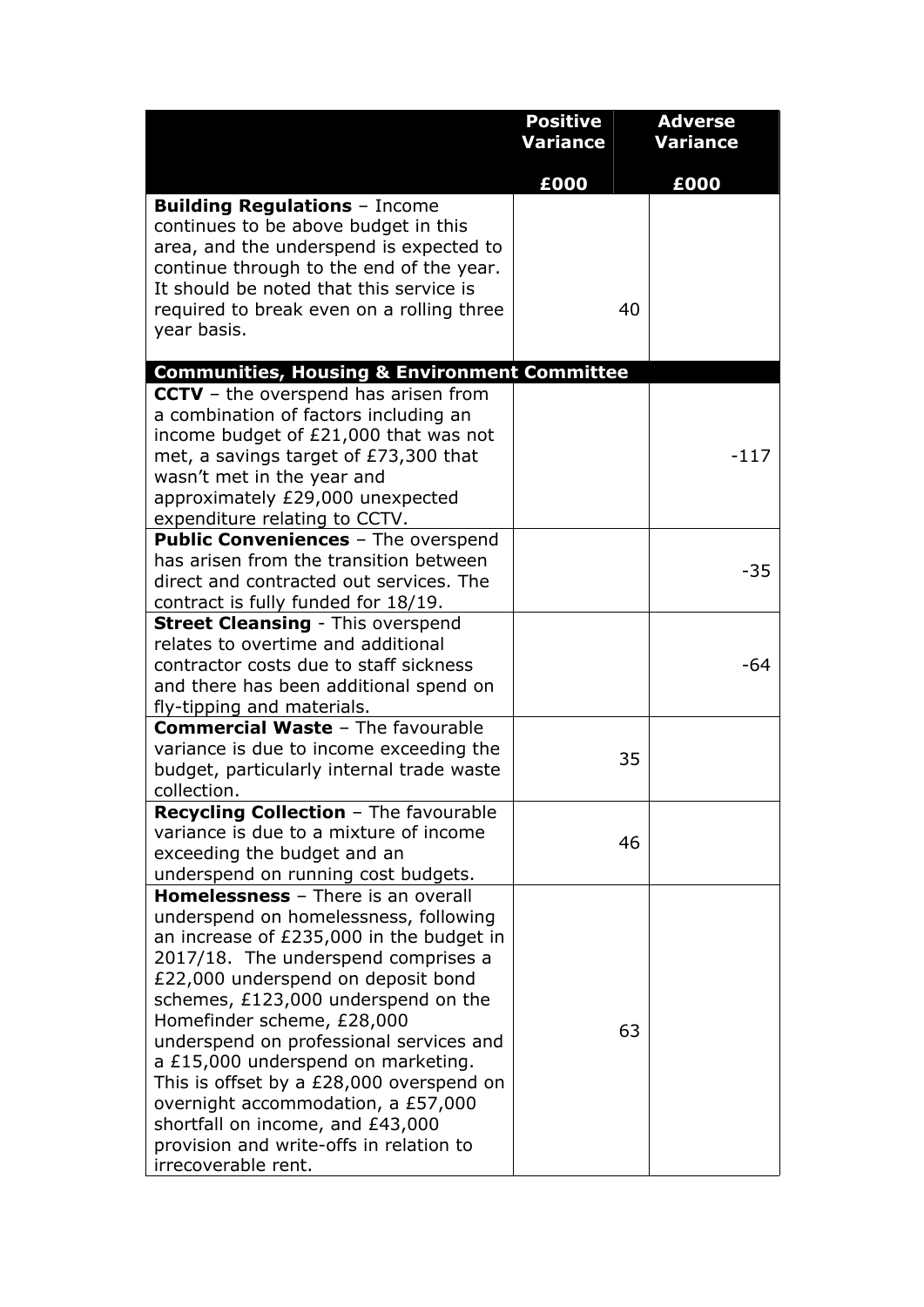|                                                                                      | <b>Positive</b> | <b>Adverse</b>  |
|--------------------------------------------------------------------------------------|-----------------|-----------------|
|                                                                                      | Variance        | <b>Variance</b> |
|                                                                                      | £000            | £000            |
| <b>Community Partnerships &amp;</b>                                                  |                 |                 |
| Resilience - The underspend is largely                                               | 63              |                 |
| due to vacant posts and maternity                                                    |                 |                 |
| leave.<br>Fleet Workshop & Management -                                              |                 |                 |
| There is a favourable variance caused                                                |                 |                 |
| by unspent operating lease budget.                                                   | 30              |                 |
| Leases have come to an end and we                                                    |                 |                 |
| now own the equipment outright.                                                      |                 |                 |
| <b>Grounds Maintenance - Commercial</b>                                              |                 |                 |
| The commercial side of Grounds                                                       |                 |                 |
| Maintenance is doing well in delivering                                              | 80              |                 |
| external projects i.e. S106, NHS and                                                 |                 |                 |
| KCC.                                                                                 |                 |                 |
| <b>Policy &amp; Resource Committee</b>                                               |                 |                 |
| <b>Contingency</b> - This underspend relates<br>to contingency funding which was set |                 |                 |
| aside but not utilised during 2017/18,                                               |                 |                 |
| and also savings which have been                                                     | 294             |                 |
| delivered in advance of the timescales                                               |                 |                 |
| set out in the medium term financial                                                 |                 |                 |
| strategy.                                                                            |                 |                 |
| <b>Unapportionable Central Overheads</b>                                             |                 |                 |
| - An underspend has arisen in this area                                              |                 |                 |
| due to pension and other staff related                                               | 69              |                 |
| costs which were lower than budgeted                                                 |                 |                 |
| during the year.                                                                     |                 |                 |
| <b>NNDR Collection</b> - The overspend<br>relates to NNDR costs written off during   |                 |                 |
| the year in excess of the provision made                                             |                 | $-40$           |
| at the end of 2016/17.                                                               |                 |                 |
| <b>Elections</b> - The underspend relates to                                         |                 |                 |
| the unspent borough elections budget                                                 | 70              |                 |
| as no borough elections were held in                                                 |                 |                 |
| 2017/18.                                                                             |                 |                 |
| <b>Interest &amp; Investment Income - As</b>                                         |                 |                 |
| was previously reported, returns have                                                |                 |                 |
| continued to be lower than budgeted<br>and have not improved since the end of        |                 | $-100$          |
| the 3rd quarter. The 2018/19 budget                                                  |                 |                 |
| has been adjusted to reflect this.                                                   |                 |                 |
| <b>Sundry Corporate Properties -</b>                                                 |                 |                 |
| Unbudgeted costs totalling £60,994 for                                               |                 |                 |
| the MBC share of Royal Mail Depot have                                               |                 | -40             |
| led to an overspend in this area.                                                    |                 |                 |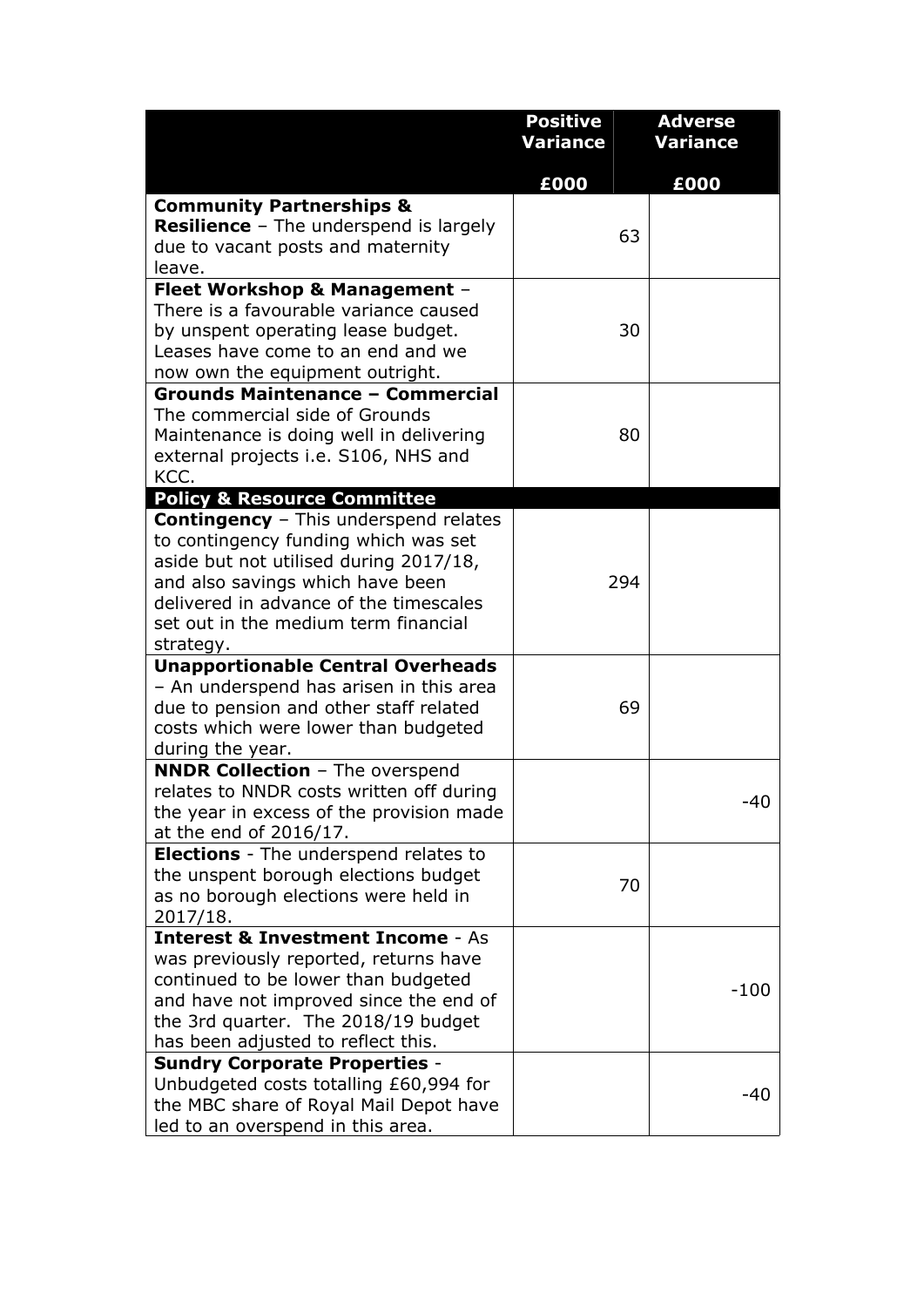|                                                                                  | <b>Positive</b> | <b>Adverse</b>  |
|----------------------------------------------------------------------------------|-----------------|-----------------|
|                                                                                  | Variance        | <b>Variance</b> |
|                                                                                  | £000            | £000            |
| <b>Phoenix Park</b> - There are a number of                                      |                 |                 |
| vacant properties on this trading estate.                                        |                 |                 |
| However, they are being marketed                                                 |                 | -53             |
| actively and we do not expect there to                                           |                 |                 |
| be an ongoing shortfall.                                                         |                 |                 |
| Granada House (Residential) - There                                              |                 |                 |
| is a shortfall against the original income                                       |                 | $-36$           |
| budget which is being closely monitored.<br>Legal Services Section - Income from |                 |                 |
| fees and charges has been higher than                                            |                 |                 |
| budgeted resulting in a positive                                                 | 33              |                 |
| variance.                                                                        |                 |                 |
| <b>Rent Allowances</b> - The variance has                                        |                 |                 |
| been created by an excess of written                                             | 86              |                 |
| back rent allowances.                                                            |                 |                 |
| <b>Discretionary Housing Payments -</b>                                          |                 |                 |
| The variance has arisen as expenditure                                           | 32              |                 |
| in this area was lower than anticipated.                                         |                 |                 |
| <b>Procurement Section - This area</b>                                           |                 |                 |
| continues to be overspent due to an                                              |                 |                 |
| unmet income target. This budget will                                            |                 | $-54$           |
| be amended in 2018/19 by reducing                                                |                 |                 |
| costs to offset the unmet income                                                 |                 |                 |
| budget.<br>Maidstone Link - An underspend on                                     |                 |                 |
| running costs and over achievement                                               |                 |                 |
| against the income budget has led to                                             | 47              |                 |
| the favourable variance in this area.                                            |                 |                 |
| <b>IT Operational Services - The</b>                                             |                 |                 |
| underspend relates to a budget for                                               |                 |                 |
| equipment purchases which was                                                    | 35              |                 |
| underutilised during the year.                                                   |                 |                 |
| <b>Internal Printing</b> - The overspend is a                                    |                 |                 |
| consequence of internal income from                                              |                 |                 |
| recharges being lower than anticipated.                                          |                 | -70             |
| This has been corrected in the 2018/19                                           |                 |                 |
| budget.                                                                          |                 |                 |
| The underspends in the following areas                                           |                 |                 |
| have all arisen from posts which were                                            |                 |                 |
| vacant during the year:                                                          |                 |                 |
| <b>Facilities &amp; Corporate Support</b><br><b>Mid Kent ICT</b>                 | 35<br>62        |                 |
| <b>Mid Kent HR</b>                                                               | 33              |                 |
| <b>Youth Development Programme</b>                                               | 43              |                 |
|                                                                                  |                 |                 |

*Table 1: Summary of significant variances by committee*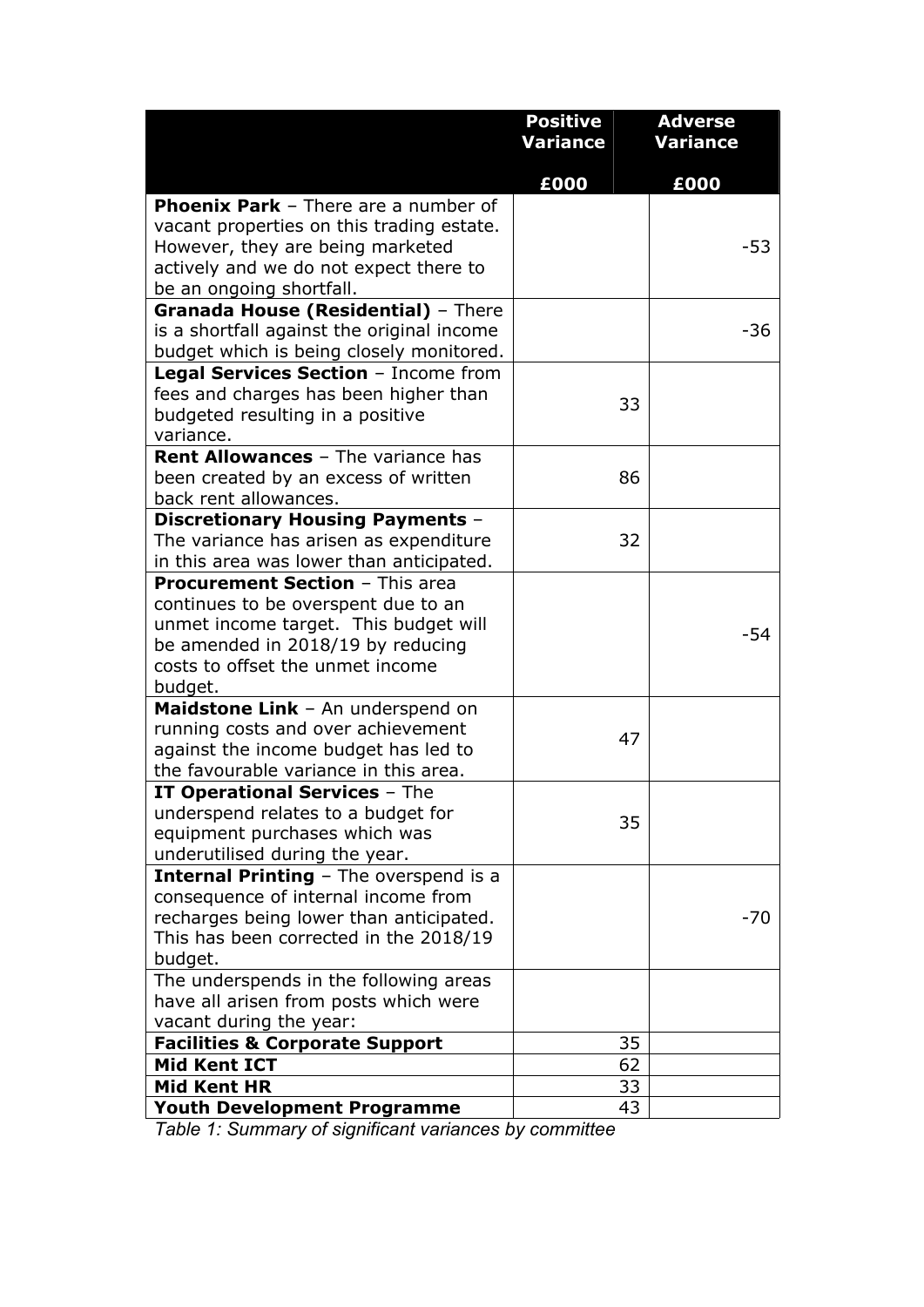#### **Write Off**

1.11 The Committee is asked to approve a write off of income following a dispute over contract payments. In order to achieve a resolution of the dispute and to obtain payment of the substantive amount outstanding, it is proposed that £13,750 be written off.

#### **Reportable Virements**

1.12 In accordance with best practice, virements are reported to this committee as part of quarterly budget monitoring. A virement represents the transfer of a budget between objectives that occurs subsequent to the formal approval of the budget by Council. The following reportable virements were made during the final quarter of 2017/18:

| <b>Reason</b>                                                                                                       |        | Value £ Temp/Perm* |
|---------------------------------------------------------------------------------------------------------------------|--------|--------------------|
| Transfer Parks budgets from Head of<br>Regeneration & Economic Development to<br>Head of Environment & Public Realm | 20,500 | Permanent          |
| Funding transferred from business rates pool<br>to fund economic development strategy                               | 16,520 | Temporary          |
| Funding for works in Fant Hall (electrics)                                                                          | 4,750  | Temporary          |
| Transfer of funding for Penenden Heath<br><b>Botanical Garden</b>                                                   | 6,960  | Temporary          |
| Tahle 2: Renortahle virements                                                                                       |        |                    |

*Table 2: Reportable virements*

\* Temporary virements represent one-off budget transfers to fund a discrete project or purchase. Permanent virements reflect alterations to the base budget which will be carried forward into subsequent years.

# **Revenue Underspend**

- 1.13 The overall position for 2017/18, after write-offs and adjustments for amounts to be carried forward, is an underspend of £185,000 against the budget. Policy and Resources Committee is responsible for co-ordinating financial management across the Council and it is therefore appropriate for the Committee to make a decision about the allocation of the underspend.
- 1.14 Heritage, Culture and Leisure Committee recommended at its meeting on 5th June 2018 that the Policy and Resources Committee approve the allocation of up to £75,000 from the underspend to review a number of areas under the HCL Committee's remit, including the Arts, Sports, Accessibility and a Fundraising Strategy.
- 1.15 Policy and Resources Committee is invited to consider the recommendation of the Heritage, Culture and Leisure Committee, and to make an overall decision about the allocation of the underspend. The recommendation in this report is that the underspend is earmarked for one-off expenditure to deliver Council strategic objectives, with a report back to the next Committee setting out detailed proposals.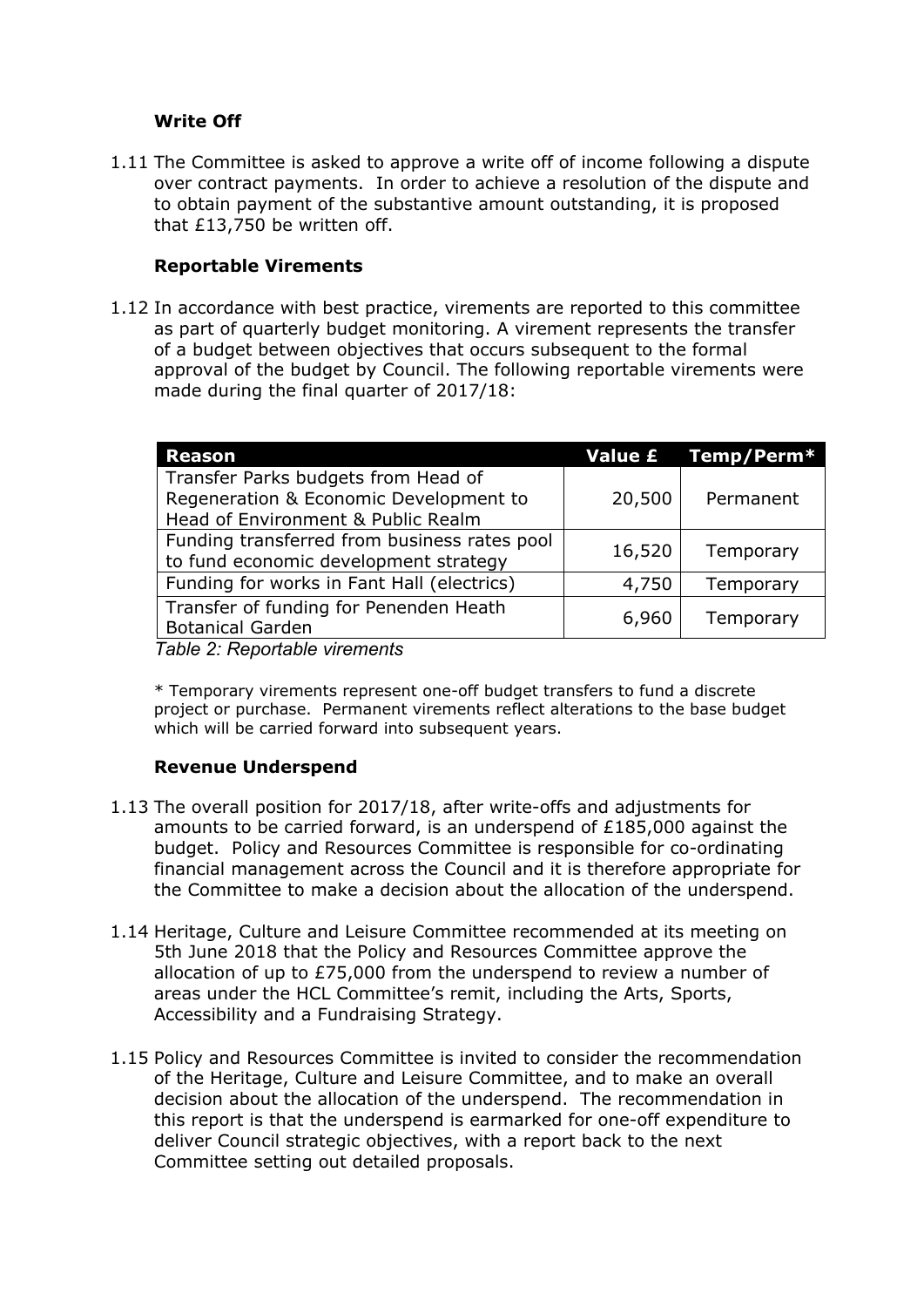#### **Reserves & Balances**

1.16 The total of earmarked reserves and general fund balances as at 31st March 2018 was £11.9 million. The makeup of this balance, and movements during 2017-18 are set out in the table below:

|                                         | <b>1st April</b><br>2017 | Contribu-<br>tions<br>to/from<br><b>Balances</b> | <b>31st</b><br><b>March</b><br>2018 |
|-----------------------------------------|--------------------------|--------------------------------------------------|-------------------------------------|
|                                         | £000                     | £000                                             | £000                                |
| New Homes Bonus funding for             |                          |                                                  |                                     |
| Capital                                 | 7,215                    | (5, 811)                                         | 1,404                               |
| Local Plan                              | 336                      | (136)                                            | 200                                 |
| Neighbourhood Planning                  | 64                       | 6                                                | 70                                  |
| <b>Trading Accounts</b>                 | 243                      | (192)                                            | 51                                  |
| <b>Business Rates Growth</b>            | 158                      | 535                                              | 694                                 |
| <b>Total Earmarked Reserves</b>         | 8,016                    | (5,598)                                          | 2,419                               |
| Asset Replacement                       | 200                      | (200)                                            | O                                   |
| <b>Planning Management</b>              | 30                       | (30)                                             | 0                                   |
| Commercialisation - contingency         | 500                      | 0                                                | 500                                 |
| Invest to Save projects                 | 500                      | 0                                                | 500                                 |
| Amounts carried forward from<br>2016/17 | 1,254                    | (838)                                            | 416                                 |
| Amounts carried forward into<br>2018/19 | 0                        | 1,057                                            | 1,057                               |
| <b>Unallocated Balances</b>             | 6,843                    | 185                                              | 7,028                               |
| <b>Total General Fund Balance</b>       | 17,343                   | (5, 424)                                         | 11,920                              |

*Table 3: General Fund & Earmarked Balances*

- 1.17 The closing position allows for the minimum level of general balances of £2m, as agreed by Council in March 2018, to be maintained.
- 1.18 At its meeting on 28 June 2017, this Committee agreed to earmark the £89,000 underspend for 2016-17 for any further one-off expenditure that is required to deliver the three key action areas for 2017/18. The Corporate Leadership Team has since agreed to allocate £30,000 of this total to progress feasibility work relating to the establishment of an Innovation Hub situated on Kent Medical Campus.

#### **Capital Budget**

1.19 The capital programme was approved by Council on 1 March 2017. Funding for the programme remains consistent with previous decisions of Council in that the majority of capital resources come from New Homes Bonus along with a small grants budget.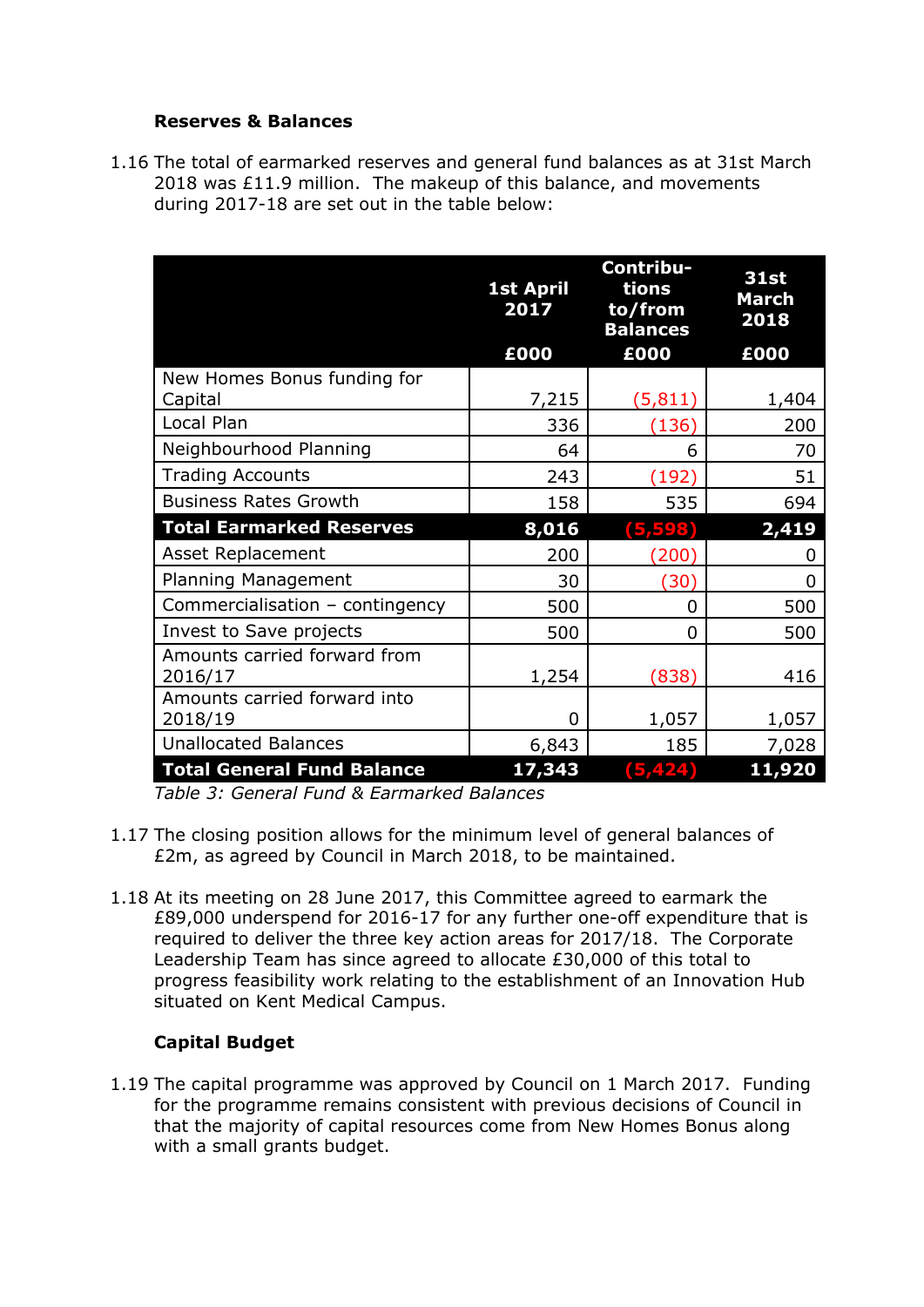- 1.20 The 2017/18 capital programme for this Committee is set out in **Appendix 3**.The revised estimate for 2017/18 includes resources brought forward from 2016/17.
- 1.21 The Council has the necessary resources to manage the programme in 2017/18, with the majority of funding coming from New Homes Bonus. However it is projected that the balance of that funding will be used during the course of next year, therefore it may be necessary to borrow to fund any further expenditure. Approval for borrowing has previously been agreed and factored into the programme funding.
- 1.22 Expenditure of £11.9m has been incurred for 2017/18 against a budget £14m. Unspent budgets totalling £2.1m have been carried forward into 2018/19.

#### **Collection Fund**

- 1.23 The council is increasingly reliant on income generated through Council Tax and Business Rates, which is accounted for through the Collection Fund. Due to the risks in this area, including the risk of non-collection and the pooling arrangements in place for business rates growth, the Council monitors the Collection Fund carefully.
- 1.24 The collection rates achieved are reported below, alongside the target for the year, and the actual amount collected. The rates are given as a percentage of the debt targeted for collection in the third quarter of 2017- 18:

|                       | Target %                                                             | <b>Actual %</b> | <b>Amount Collected</b> |  |  |  |  |  |
|-----------------------|----------------------------------------------------------------------|-----------------|-------------------------|--|--|--|--|--|
| Council Tax           | 98.00%                                                               | $97.90\%$       | E103,015,077            |  |  |  |  |  |
| <b>Business Rates</b> | 97.95%                                                               | 98.60%          | £56,744,938             |  |  |  |  |  |
|                       | Teble 1 : Cellesting Detector Council Toy and Ducinese DetectO017 10 |                 |                         |  |  |  |  |  |

*Table 4 : Collection Rates for Council Tax and Business Rates, 2017-18*

- 1.25The target was over achieved for business rates, but narrowly missed for council tax. Although as a percentage of the overall total, the variance appears small, the sums involved are significant and officers are therefore monitoring this closely.
- 1.26The Head of the Revenues and Benefits Partnership follows a recovery timetable and action will continue to be taken after the year end. Officers will continue to pursue payment of any developing arrears along with the arrears from prior years.
- 1.27 Income from retained business rates growth is slightly higher than forecast, due to a reduction in the level of provision held for appeals following settlement of a significant number of cases at a lower rate than forecast. This is a volatile area of income which can be difficult to predict, with particular uncertainty surrounding appeals which arise against the 2017 list due to changes in the process for how appeals are dealt with by the Valuation Office Agency. A prudent provision is maintained in order to minimise the impact of appeals on the Council's income.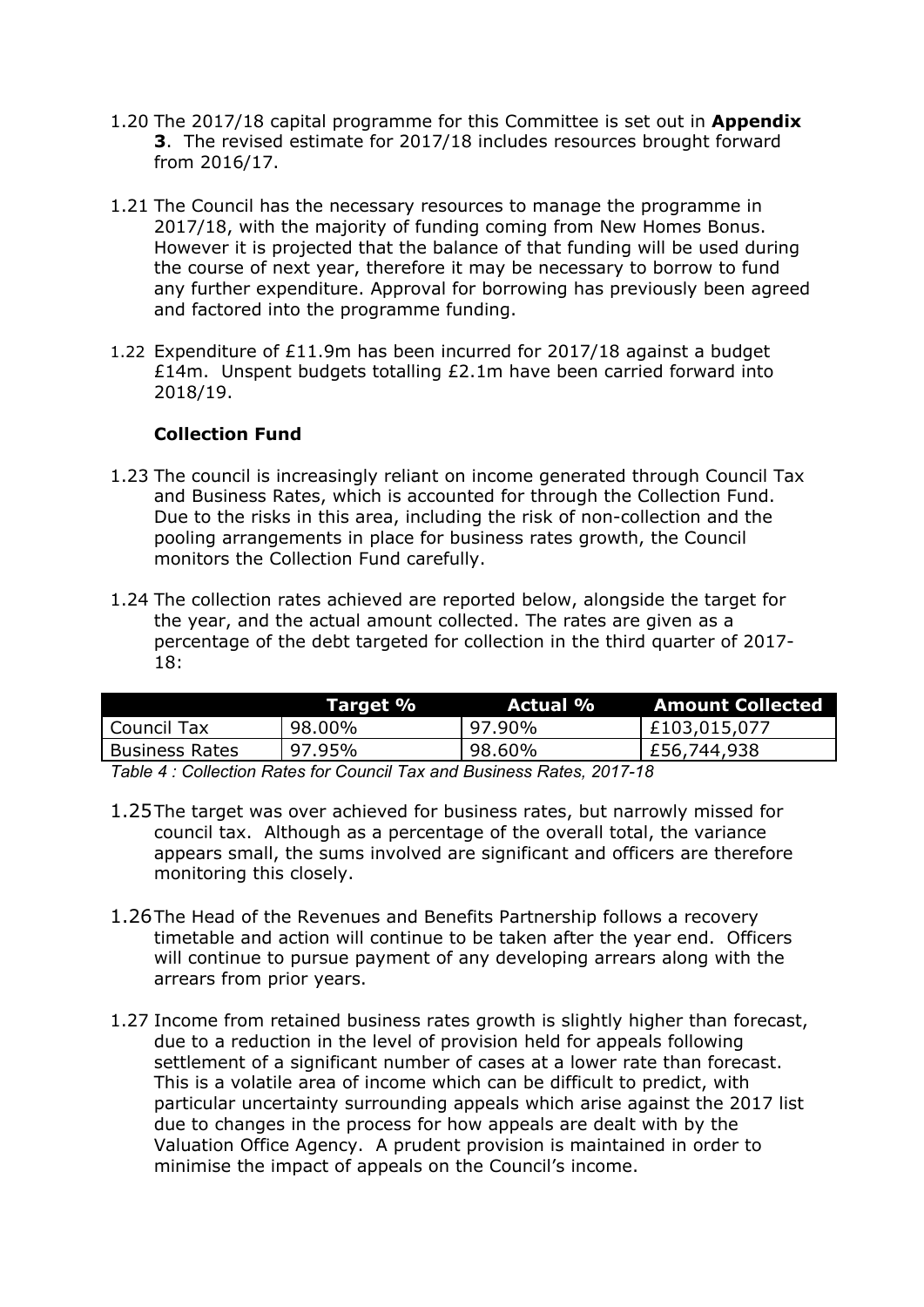1.28 Growth in business rates measured against the Council's baseline is £2.3 million against a forecast of £2.0 million. There is a further benefit from membership of the Kent Business Rates Pool for 2017-18, amounting to  $£1.1$  million, which represents the difference between the levy of  $50\%$ which would have been payable on business rates growth if the council were not part of the pool, compared with the 3.115% payable as a pool member. Of the £1.1 million, £638,000 (60%) has been retained by the Council, comprising £319,000 (30%), which is the Council's own share of the pool surplus and a further £319,000 (30%), being the Business Rates Pool Growth Fund.

#### **Irrecoverable business rates**

- 1.29 The committee are asked to approve the write off of £152,917.40 unpaid business rates debt identified in **Appendix 4**. Please note that information relating to individuals is restricted under the Data Protection Act and has therefore been redacted from this appendix.
- 1.30 As noted above, the council takes a robust approach to recovery of business rates. This involves progressive action which would typically include:
	- Reminder for non-payment
	- Final notice for non-payment
	- Summons for non-payment
	- Application to the Magistrates Court for a liability order
	- Instruction of an enforcement agent to recover
	- Bankruptcy or liquidation, where appropriate
	- Proceeding to seek committal to prison (individuals)
- 1.31 Throughout the process the Council actively encourages contact from any business experiencing difficulty in order to negotiate arrangement for payment.
- 1.32 The Council could continue to hold these debts as outstanding, but this option is not recommended as there is no prospect of recovery and this would distort the financial position of the Council.
- 1.33 For the businesses listed in **Appendix 4**, the Council has exhausted all of the recovery processes in trying to collect the unpaid amounts. It is therefore suggested that these amounts are written off and the Council's accounts are amended to reflect the fact that the payments identified are not expected to be recovered. The Council maintains a provision for bad debts, and there is sufficient resource available within this balance to cover the value of the proposed write offs.

#### **Treasury Management**

1.34 The Council has adopted the Treasury Management in Public Services: Code of Practice 2011 Edition (The Code) into its Financial Regulations. The Code covers the principles and guidelines relating to borrowing and investment operations. In March 2017, the Council approved a Treasury Management Strategy for 2017/18 that was based on this code. The strategy requires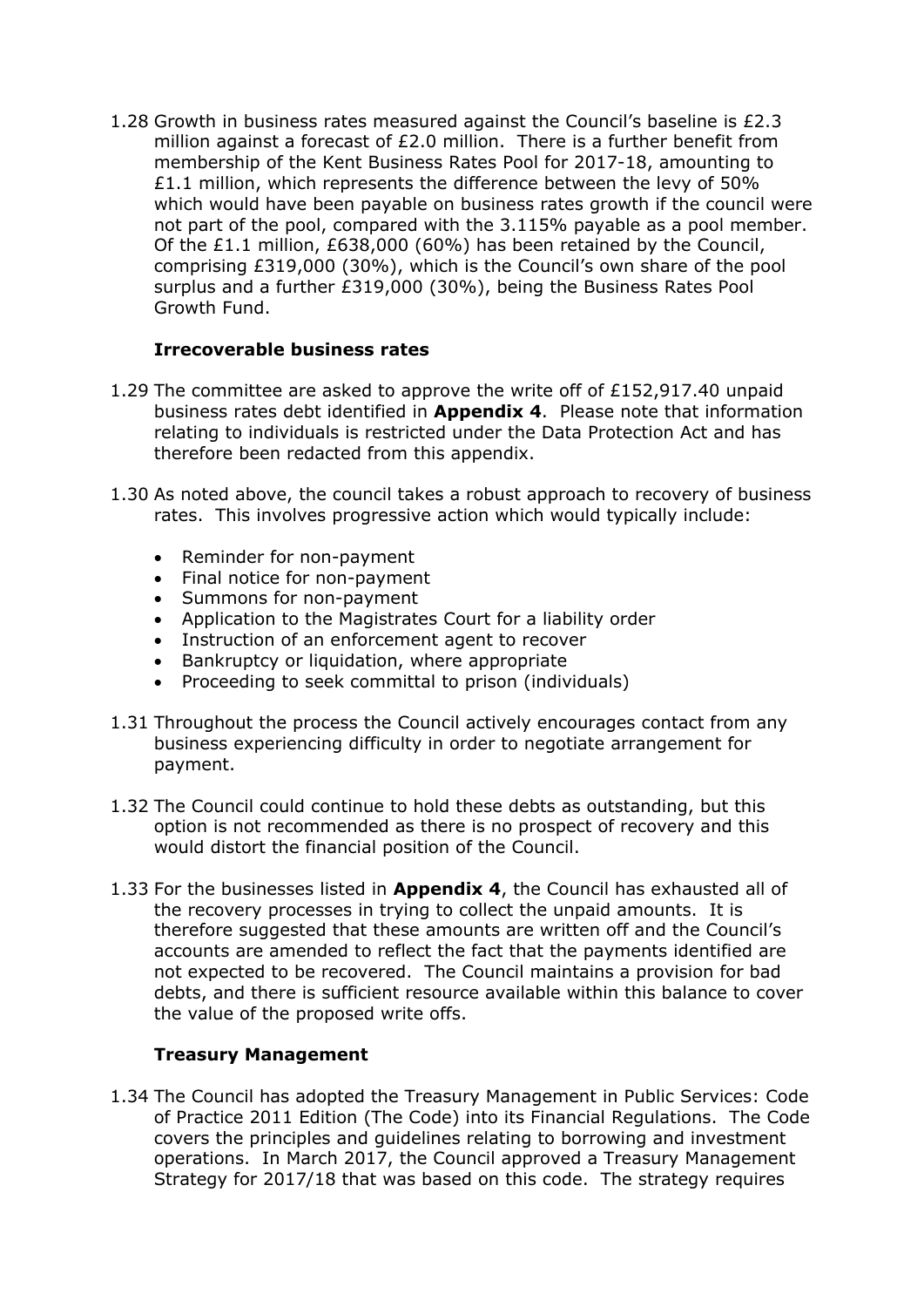that Policy and Resources Committee should formally be informed of Treasury Management activities quarterly as part of budget monitoring.

- 1.35 During the Quarter ended 31st March 2018:
	- UK Consumer Price Inflation (CPI) index fell back to 2.7% after rising to 3.1% in November. The Government are keen to reduce inflation down to 2%, which was largely the reason why the Bank Rate was increased by 0.25% in November.
	- The number of unemployed in the economy remained at 4.3% from December 2017.
	- The increase in Bank Rate resulted in higher money markets rates: 1 month, 3-month and 12-month LIBID rates as at 31st March 2018 were 0.43%, 0.72% and 1.12% respectively.
	- 5-year gilts had risen to 1.65% by the end of March. 10-year gilt yields also rose to 1.65% by mid-February before falling back to 1.35% at year-end. 20 year gilt yields peaked to highs of 2.03% in February, only to plummet back down to 1.70% by the end of the financial year.
	- In February, Arlingclose advised against lending to Northamptonshire County Council (NCC). NCC issued a section 114 notice in the light of severe financial challenge and the risk that it would not be in a position to deliver a balanced budget.
	- In March, following Arlingclose's advice, the Authority removed RBS plc and National Westminster Bank from its counterparty list. This did not reflect any change to the creditworthiness of either bank, but a tightening in Arlingclose's recommended minimum credit rating criteria to A- from BBB+ for FY 2018-19. The current long-term ratings of RBS and NatWest do not meet this minimum criteria, although if following ring-fencing NatWest is upgraded, the bank would be reinstated on the Authority's lending list.
- 1.36 The table below shows a projection from Arlingclose, the Council's treasury management advisor on future rates: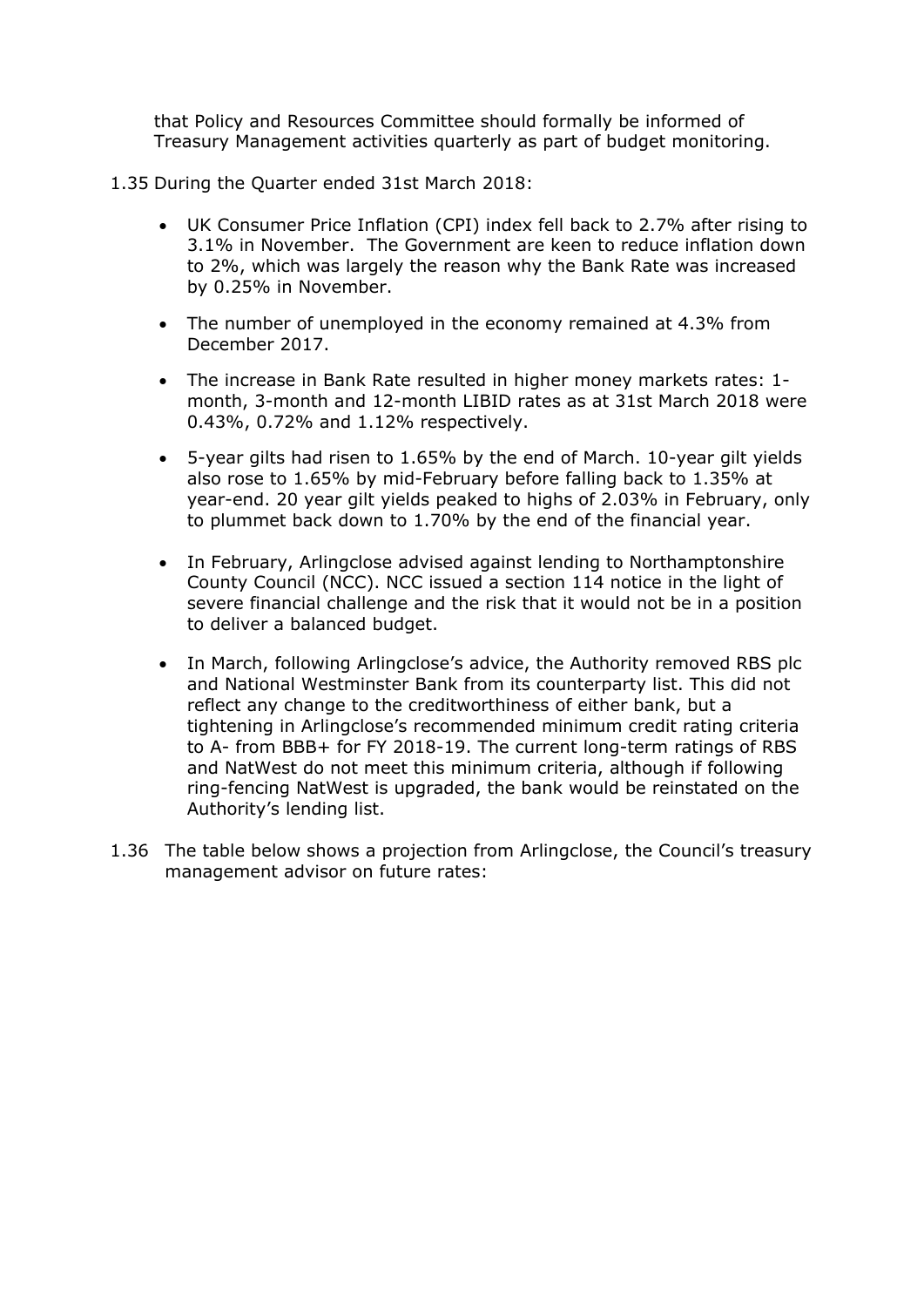|                                           | <b>Jun-18</b>   | Sep-18          | <b>Dec-18</b>   | <b>Mar-19</b>   | <b>Jun-19</b>   | Sep-19          | Dec-19          | <b>Mar-20</b>   | <b>Jun-20</b>   | $Sep-20$        | <b>Dec-20</b>   | <b>Mar-21</b>   | $Jun-21$        |
|-------------------------------------------|-----------------|-----------------|-----------------|-----------------|-----------------|-----------------|-----------------|-----------------|-----------------|-----------------|-----------------|-----------------|-----------------|
| <b>Official Bank Rate</b>                 |                 |                 |                 |                 |                 |                 |                 |                 |                 |                 |                 |                 |                 |
| Upside risk                               | 0.00            | 0.00            | 0.00            | 0.00            | 0.25            | 0.25            | 0.25            | 0.25            | 0.25            | 0.25            | 0.25            | 0.25            | 0.25            |
| Arlingclose Central Case                  | 0.50            | 0.75            | 0.75            | 1.00            | 1.00            | 1.25            | 1.25            | 1.25            | 1.25            | 1.25            | 1.25            | 1.25            | 1.25            |
| Downside risk                             | 0.00            | $-0.25$         | $-0.25$         | $-0.50$         | $-0.50$         | $-0.75$         | $-0.75$         | $-0.75$         | $-0.75$         | $-0.75$         | $-0.75$         | $-0.75$         | $-0.75$         |
|                                           |                 |                 |                 |                 |                 |                 |                 |                 |                 |                 |                 |                 |                 |
| 3-mth money market rate<br>Upside risk    | 0.05            | 0.10            | 0.10            | 0.10            | 0.25            | 0.25            | 0.25            | 0.30            | 0.30            | 0.30            | 0.30            | 0.30            | 0.30            |
| Arlingclose Central Case                  | 0.60            | 0.85            | 0.90            | 1.10            | 1.15            | 1.35            | 1.35            | 1.35            | 1.35            | 1.35            | 1.35            | 1.35            | 1.35            |
| Downside risk                             | $-0.05$         | $-0.30$         | $-0.35$         | $-0.55$         | $-0.60$         | $-0.80$         | $-0.80$         | $-0.75$         | $-0.75$         | $-0.75$         | $-0.75$         | $-0.75$         | $-0.75$         |
|                                           |                 |                 |                 |                 |                 |                 |                 |                 |                 |                 |                 |                 |                 |
| 1-yr money market rate                    |                 |                 |                 |                 |                 |                 |                 |                 |                 |                 |                 |                 |                 |
| Upside risk                               | 0.10            | 0.20            | 0.20            | 0.30            | 0.30            | 0.35            | 0.35            | 0.35            | 0.35            | 0.35            | 0.35            | 0.35            | 0.35            |
| Arlingclose Central Case                  | 0.90            | 1.05            | 1.10            | 1.20            | 1.30            | 1.50            | 1.50            | 1.50            | 1.50            | 1.50            | 1.50            | 1.50            | 1.50            |
| Downside risk                             | $-0.20$         | $-0.35$         | $-0.40$         | $-0.50$         | $-0.60$         | $-0.75$         | $-0.75$         | $-0.75$         | $-0.75$         | $-0.75$         | $-0.75$         | $-0.75$         | $-0.75$         |
|                                           |                 |                 |                 |                 |                 |                 |                 |                 |                 |                 |                 |                 |                 |
| 5-yr gilt yield                           |                 |                 |                 |                 |                 |                 |                 |                 |                 |                 |                 |                 |                 |
| Upside risk                               | 0.15            | 0.15            | 0.15            | 0.20            | 0.25            | 0.35            | 0.35            | 0.35            | 0.35            | 0.35            | 0.35            | 0.35            | 0.35            |
| Arlingclose Central Case<br>Downside risk | 1.20<br>$-0.25$ | 1.30<br>$-0.30$ | 1.40<br>$-0.40$ | 1.50<br>$-0.50$ | 1.60<br>$-0.55$ | 1.65<br>$-0.60$ | 1.65<br>$-0.60$ | 1.65<br>$-0.60$ | 1.65<br>$-0.60$ | 1.60<br>$-0.60$ | 1.55<br>$-0.60$ | 1.55<br>$-0.60$ | 1.55<br>$-0.60$ |
|                                           |                 |                 |                 |                 |                 |                 |                 |                 |                 |                 |                 |                 |                 |
| 10-yr gilt yield                          |                 |                 |                 |                 |                 |                 |                 |                 |                 |                 |                 |                 |                 |
| Upside risk                               | 0.20            | 0.20            | 0.20            | 0.25            | 0.25            | 0.35            | 0.35            | 0.35            | 0.35            | 0.35            | 0.35            | 0.35            | 0.35            |
| Arlingclose Central Case                  | 1.55            | 1.65            | 1.75            | 1.85            | 1.90            | 1.90            | 1.90            | 1.90            | 1.90            | 1.85            | 1.85            | 1.85            | 1.85            |
| Downside risk                             | $-0.30$         | $-0.35$         | $-0.45$         | $-0.45$         | $-0.50$         | $-0.50$         | $-0.50$         | $-0.50$         | $-0.50$         | $-0.50$         | $-0.50$         | $-0.50$         | $-0.50$         |
|                                           |                 |                 |                 |                 |                 |                 |                 |                 |                 |                 |                 |                 |                 |
| 20-yr gilt yield                          |                 |                 |                 |                 |                 |                 |                 |                 |                 |                 |                 |                 |                 |
| Upside risk                               | 0.20<br>1.95    | 0.20<br>2.00    | 0.20<br>2.00    | 0.25<br>2.00    | 0.25<br>2.00    | 0.35<br>2.00    | 0.35<br>2.00    | 0.35<br>2.00    | 0.35<br>2.00    | 0.35<br>2.00    | 0.35<br>2.00    | 0.35<br>2.00    | 0.35<br>2.00    |
| Arlingclose Central Case                  |                 |                 |                 |                 |                 |                 |                 |                 |                 |                 |                 |                 |                 |
| Downside risk                             | $-0.35$         | $-0.40$         | $-0.45$         | $-0.45$         | $-0.45$         | $-0.45$         | $-0.45$         | $-0.45$         | $-0.45$         | $-0.45$         | $-0.45$         | $-0.45$         | $-0.45$         |
| 50-yr gilt yield                          |                 |                 |                 |                 |                 |                 |                 |                 |                 |                 |                 |                 |                 |
| Upside risk                               | 0.20            | 0.20            | 0.20            | 0.25            | 0.25            | 0.35            | 0.35            | 0.35            | 0.35            | 0.35            | 0.35            | 0.35            | 0.35            |
| Arlingclose Central Case                  | 1.80            | 1.85            | 1.85            | 1.85            | 1.85            | 1.85            | 1.85            | 1.85            | 1.85            | 1.85            | 1.85            | 1.90            | 1.90            |
| Downside risk                             | $-0.30$         | $-0.35$         | $-0.45$         | $-0.45$         | $-0.45$         | $-0.45$         | $-0.45$         | $-0.45$         | $-0.45$         | $-0.45$         | $-0.45$         | $-0.45$         | $-0.45$         |

*Table 5: Arlingclose interest rate projection*

- The MPC had increased Bank Rate back in November 2017 and Arlingclose are expecting another 0.25% rise by September 2018 due to MPC maintaining expectations that a rate rise will happen.
- Arlingclose's central case is for Bank Rate is to rise once in 2018 and twice more in 2019, however the risks are weighted to the downside.
- Gilt yields have been volatile, but remain historically low. It's expected that some upward movement from current levels based on the above interest rate projections.

#### Investments

- 1.37 At 31 March 2018, the Council held investments totalling £17.4m. A full list of these investments can be found in **Appendix 4**. All investments during the year have been short term which has complied with the current strategy.
- 1.38 Total investment income for 2017/18 is £120k with an average rate of 0.44% on investments.

#### Borrowing

1.39 The Council required some short term borrowing in this period, which was due to short term liquidity issues near the year end.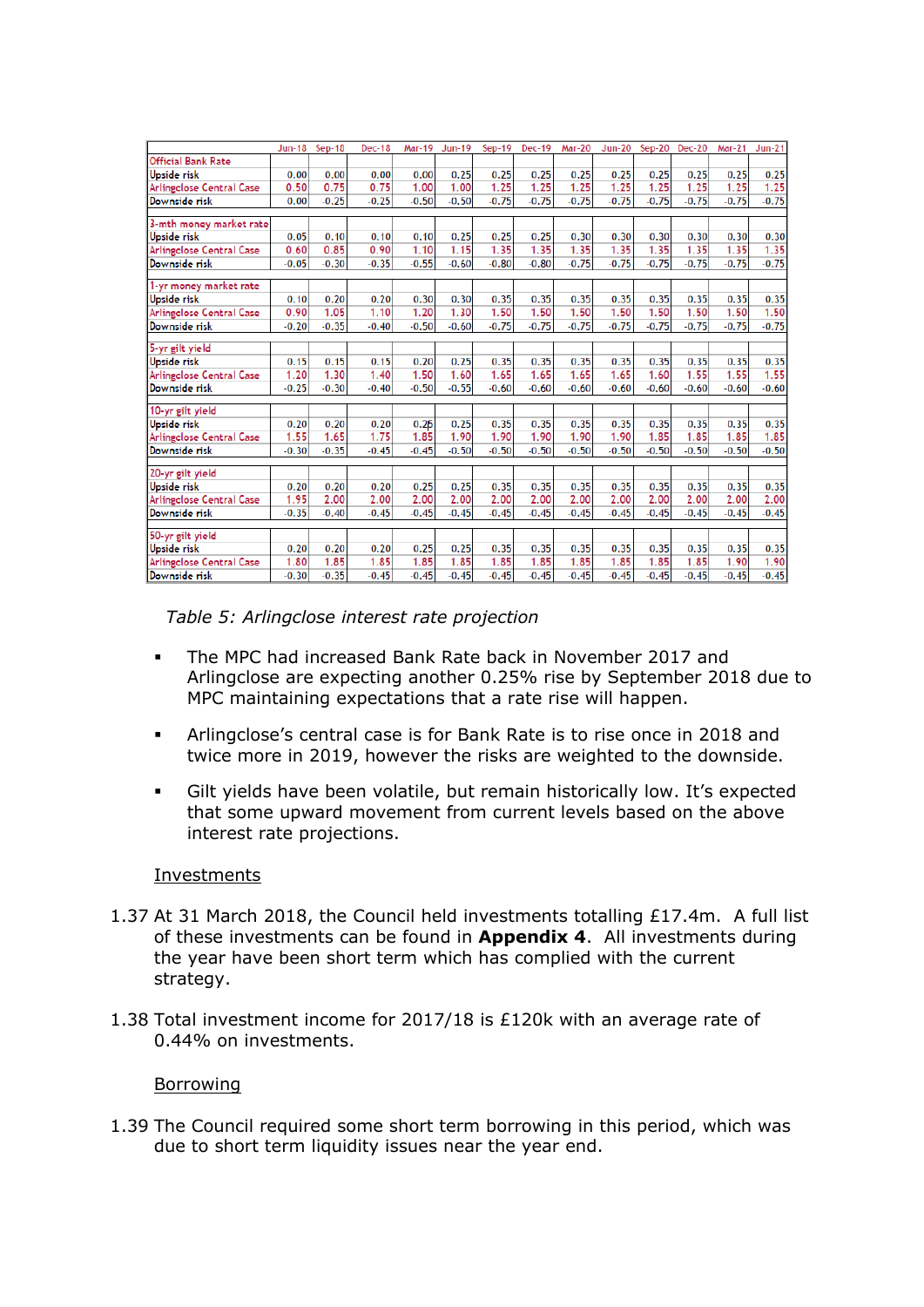# **2. AVAILABLE OPTIONS**

2.1 The principal matters covered by this report are for noting rather than for decision. The Committee is asked to note these matters and may choose to take further action as appropriate.

#### **3. PREFERRED OPTION AND REASONS FOR RECOMMENDATIONS**

- 3.1 In considering the current position on the revenue budget and the capital programme at the end of 2017/18 the Committee can choose to note this information or it could choose to take further action.
- 3.2 The committee is requested to note the content of the report and agree on any necessary action to be taken in relation to the budget position.

# **4. RISK**

- 4.1 This report is presented for information only and has no risk management implications.
- 4.2 The Council has produced a balanced budget for both capital and revenue expenditure and income for 2018/19. This budget is set against a backdrop of limited resources and a difficult economic climate. Regular and comprehensive monitoring of the type included in this report ensures early warning of significant issues that may place the Council at financial risk. This gives this committee the best opportunity to take actions to mitigate such risks.

# **5. CONSULTATION RESULTS AND PREVIOUS COMMITTEE FEEDBACK**

5.1 No consultation has been undertaken in relation to this report. The fourth quarter budget monitoring reports have been considered by the relevant Service Committees throughout June.

#### **6. NEXT STEPS: COMMUNICATION AND IMPLEMENTATION OF THE DECISION**

6.1 The overall outturn for the year ended 31 March 2018 will be reported as part of the Council's Statement of Accounts, which will be presented to the Audit, Governance and Standards Committee for approval at its meeting 30 July 2018. The Statement of Accounts will be audited and is due to be approved by 31 July 2018 at the latest.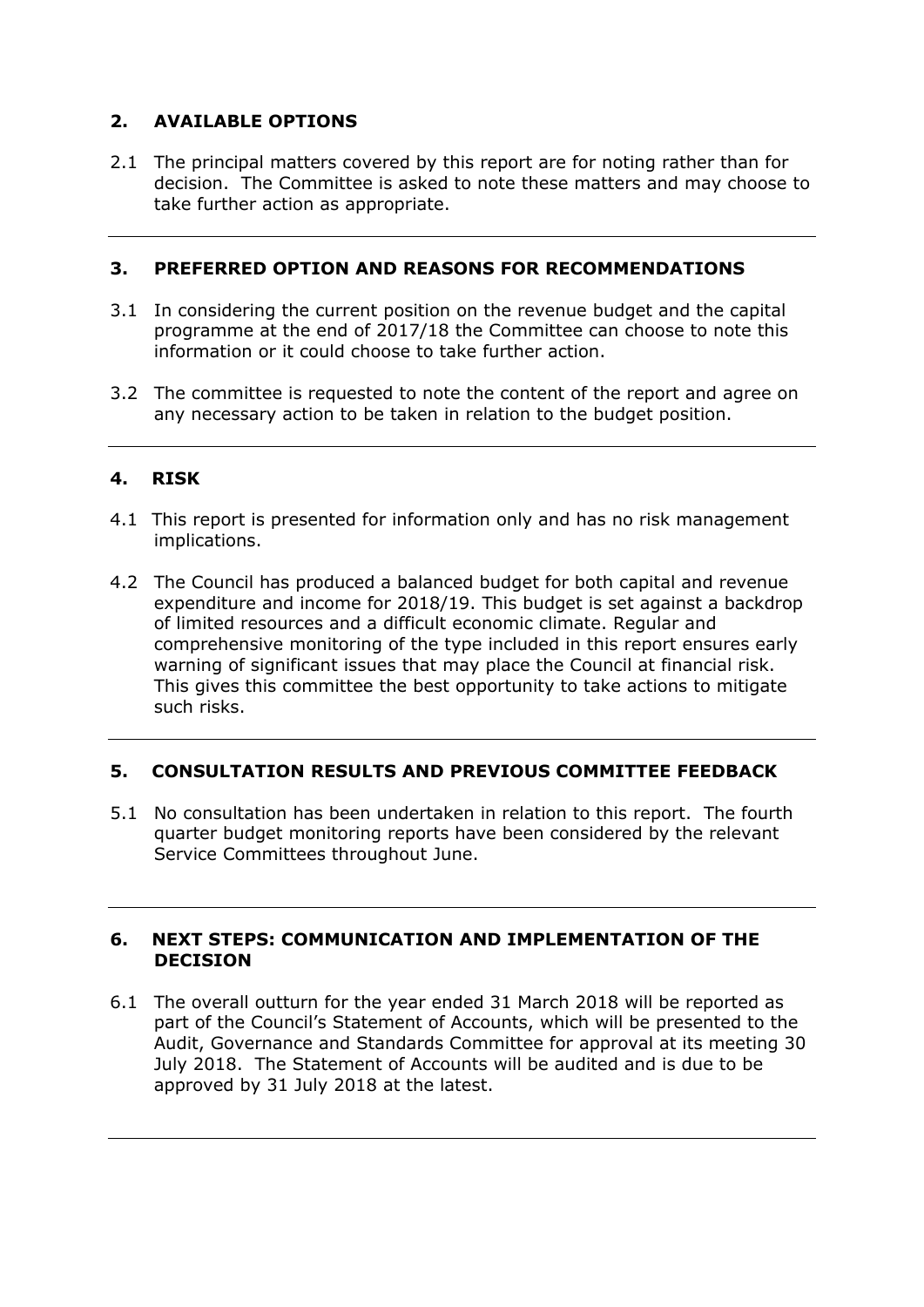# **7. CROSS-CUTTING ISSUES AND IMPLICATIONS**

| <b>Issue</b>                                    | <b>Implications</b>                                                                                                                                                                                                                                                                                                                                                            | Sign-off                                                   |
|-------------------------------------------------|--------------------------------------------------------------------------------------------------------------------------------------------------------------------------------------------------------------------------------------------------------------------------------------------------------------------------------------------------------------------------------|------------------------------------------------------------|
| <b>Impact on Corporate</b><br><b>Priorities</b> | This report monitors actual<br>activity against the revenue<br>budget and other financial<br>matters set by Council for the<br>financial year. The budget is<br>set in accordance<br>with the Council's Medium Term<br>Financial Strategy which is<br>linked to the strategic plan and<br>corporate priorities.                                                                | Director of<br>Finance &<br><b>Business</b><br>Improvement |
| <b>Risk Management</b>                          | This has been addressed in<br>section 4 of the report.                                                                                                                                                                                                                                                                                                                         | Director of<br>Finance &<br><b>Business</b><br>Improvement |
| <b>Financial</b>                                | Financial implications are the<br>focus of this report through<br>high level budget monitoring.<br>The process of budget<br>monitoring ensures that<br>services can react quickly to<br>potential resource problems.<br>The process ensures that the<br>Council is not faced by<br>corporate financial problems<br>that may prejudice the delivery<br>of strategic priorities. | Director of<br>Finance &<br><b>Business</b><br>Improvement |
| <b>Staffing</b>                                 | The budget for staffing<br>represents a significant<br>proportion of the direct spend of<br>the council and is carefully<br>monitored. Any issues in<br>relation to employee costs will<br>be raised in this and future<br>monitoring reports.                                                                                                                                 | Director of<br>Finance &<br><b>Business</b><br>Improvement |
| Legal                                           | The Council has a statutory<br>obligation to maintain a<br>balanced budget and this<br>monitoring process enables the<br>committee to remain aware of<br>issues and the process to be<br>taken to maintain a balanced<br>budget for the year.                                                                                                                                  | Mid Kent<br>Legal                                          |